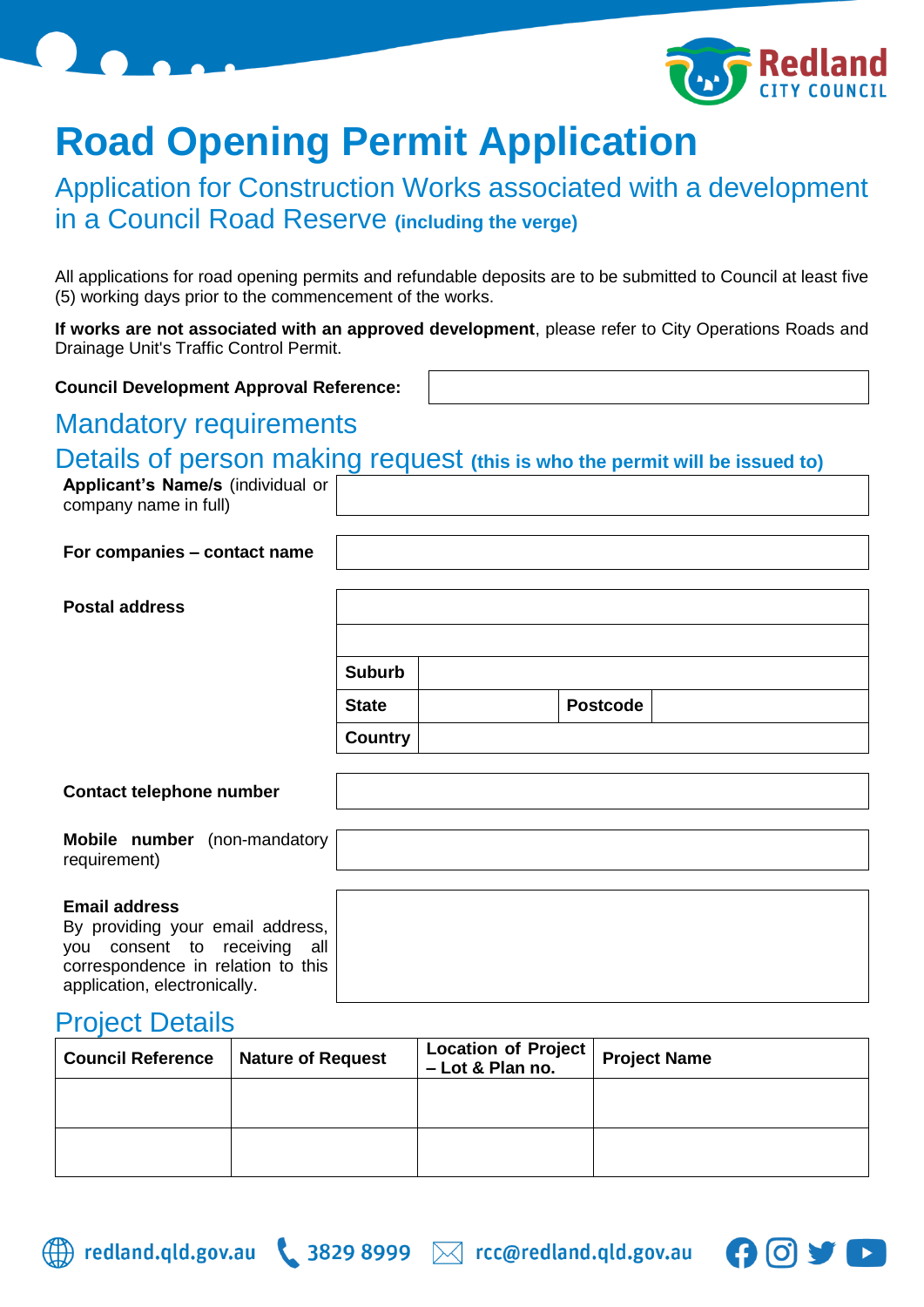



Full details of proposed work on road reserve (attach plan where relevant)

### Full details of proposed temporary signs (attached plan showing location of signs)

# Period that permit is required

| and the company of the<br>$\sim$ 1110 $\sim$ |  | --<br>__ |  | $-$<br>. .<br>. |
|----------------------------------------------|--|----------|--|-----------------|

## Insurance Details

| <b>Public Risk Insurance Policy details</b> | $\Box$ Copy attached |
|---------------------------------------------|----------------------|
|                                             |                      |
| <b>Workers Compensations Policy details</b> | $\Box$ Copy attached |
|                                             |                      |

# Refundable Deposit and Administration Fee

| Refundable deposit                                                                                        | Non-refundable administration fee |  |  |  |
|-----------------------------------------------------------------------------------------------------------|-----------------------------------|--|--|--|
|                                                                                                           |                                   |  |  |  |
| $\Box$ I certify that the above information is correct and undertake to comply with all relevant Acts and |                                   |  |  |  |
| Regulations in addition to the conditions laid down pursuant to these By-laws.                            |                                   |  |  |  |

# Office User Only

| Minor Works Bond          | Receipt no.         |                                                                                                           |  |
|---------------------------|---------------------|-----------------------------------------------------------------------------------------------------------|--|
| Medium Works Bond         | <b>CSC</b> Initials |                                                                                                           |  |
| Major Works Bond          | Date                |                                                                                                           |  |
| <b>Administration Fee</b> |                     | Check to see if fees have been raised. If not, contact Engineering<br>& Environment to raise the charges. |  |